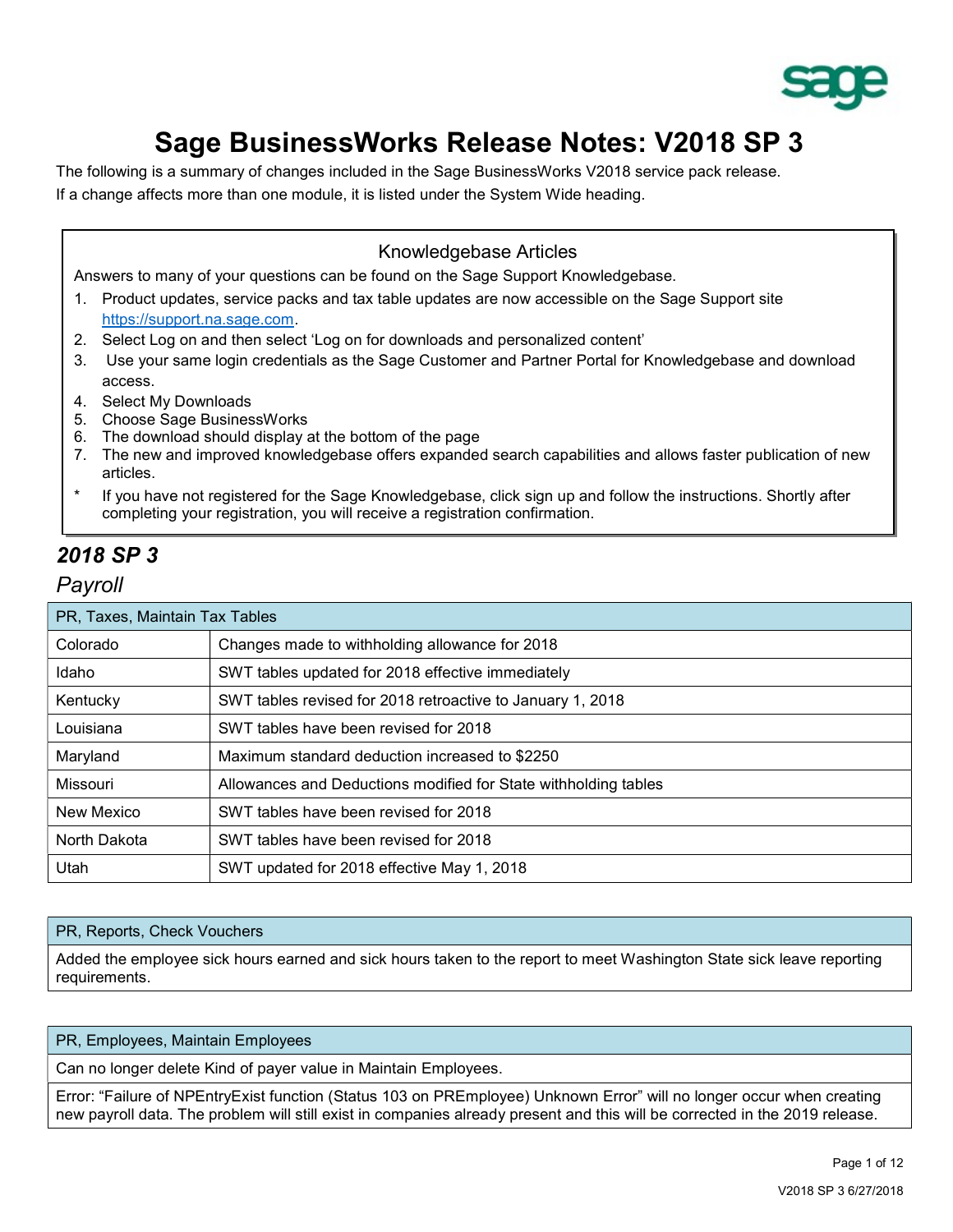# System Manager

File, Backup

Will now receive an error when attempting to backup to a drive location that is invalid.

End User License Agreement (EULA)

EULA has been updated.

# Accounts Payable

#### AP, Reports, Invoice G/L Distribution Report

Accounts Payable G/L Invoice Distribution Report now shows correct distribution when vendor invoice is posted using credit card terms.

### Accounts Receivable

AR, Reports, Open Invoice Report and AR, Reports, Aging Report

Open invoice and aging report sorted by Invoice rep are now correct when a duplicate invoice number is used for the same customer.

# 2018 SP 2

### Payroll

| PR, Taxes, Maintain Tax Tables |                                                   |
|--------------------------------|---------------------------------------------------|
| Federal (US)                   | FWT tables have been updated for 2018             |
| Kentucky                       | SWT tables have been updated for 2018             |
| Illinois                       | SWT tables have been updated for 2018             |
|                                | Regular exemption amount decreased to \$2000      |
| Mississippi                    | SWT tables have been updated for 2018             |
| Missouri                       | SWT tables have been updated for 2018             |
| Oregon                         | SWT tables have been updated for 2018             |
| Rhode Island                   | SWT tables have been updated for 2018             |
| Tennessee                      | SUI taxable wage base updated to \$7,000 for 2018 |

#### PR, Utilities, Maintain Deductions

Deductions set to display in box 12 with code FF now display in Enhanced Tax Reporting

Error "Field 'DTL.FKPRPayCheck' not found" no longer occurs when trying to delete deductions. If there are still historical checks present, a dialog will appear instead.

#### PR, Taxes, Print State Tax Reports

Employees are now correctly sent to Aatrix SUI report if they are SWT exempt. States with reported issues include: Arkansas, Florida, Illinois, New Mexico, Virginia, Texas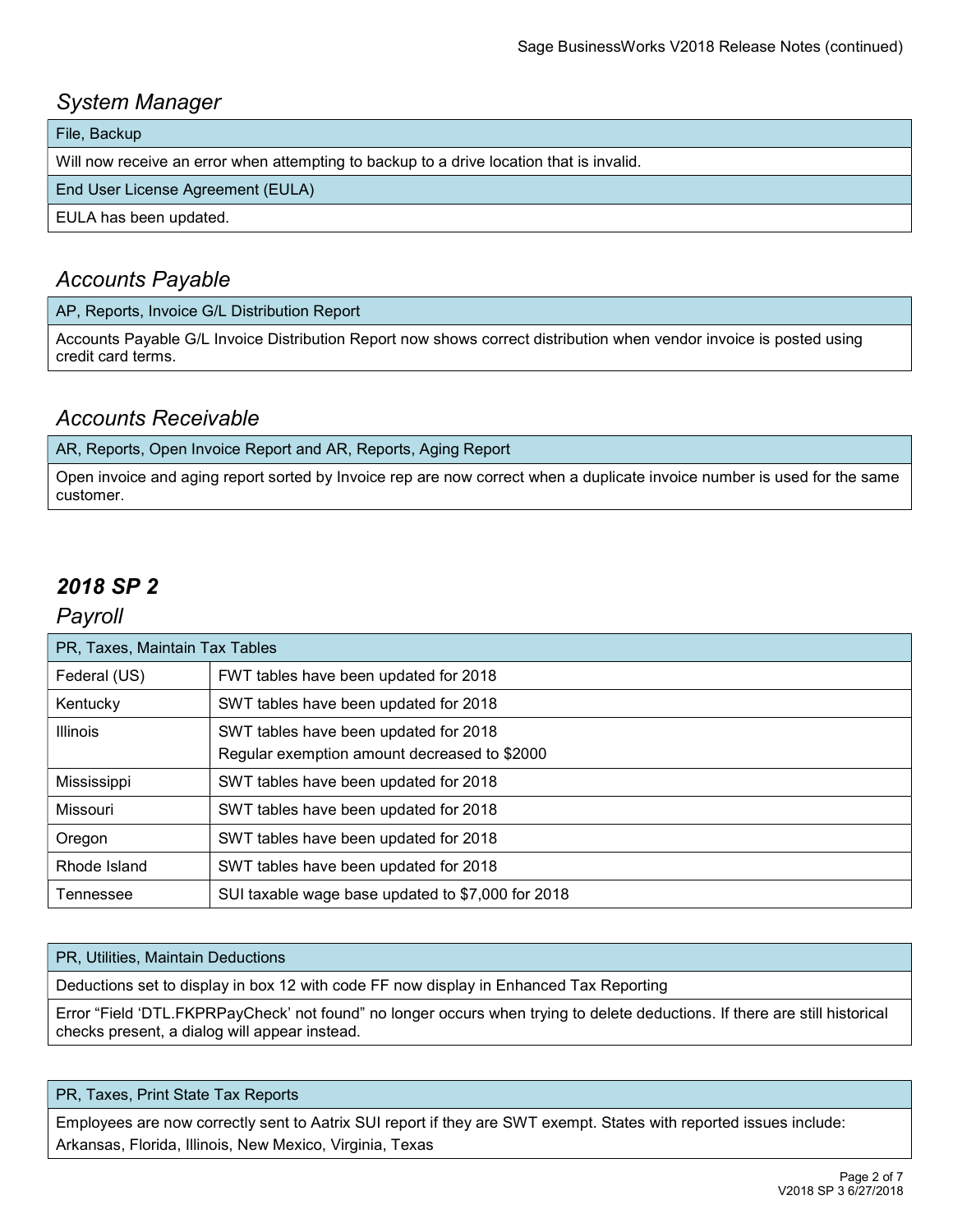New Jersey NH DES 200 now correctly shows all employees.

## Order Entry

Maintain Quotes, Maintain Sales Orders, Direct Invoicing, and Manual orders to invoice

Part History will now correctly display long part ID (over 20 chars).

### Accounts Payable

AP, Vendors, Vendor Inquiry AP Invoice G/L Distribution is updated correctly in the AP data when invoice uses prepaid terms.

# 2018 SP 1

Payroll

| PR, Taxes, Maintain Tax Tables |                                                         |  |
|--------------------------------|---------------------------------------------------------|--|
| Alaska                         | SUI taxable wage base updated to \$39,500 for 2018      |  |
| Arkansas                       | SUI taxable wage base updated to \$10,000 for 2018      |  |
| California                     | SDI taxable wage base updated to \$114,967 for 2018     |  |
|                                | SDI tax updated to 1%                                   |  |
|                                | SWT tables updated for 2018                             |  |
| Colorado                       | SUI taxable wage base updated to \$12,600 for 2018      |  |
| District of Colombia           | SWT tables updated for 2018                             |  |
| Federal (US)                   | Federal OASDI wage base increased to \$128,400 for 2018 |  |
| Hawaii                         | SUI taxable wage base updated to \$45,900 for 2018      |  |
| Idaho                          | SUI taxable wage base updated to \$38,200               |  |
|                                | SUI tax updated to 1.374%                               |  |
| lowa                           | SUI taxable wage base updated to \$29,900 for 2018      |  |
| Maine                          | SWT tables updated for 2018                             |  |
| Minnesota                      | SWT tables updated for 2018                             |  |
| Missouri                       | SUI taxable wage base updated to \$12,500 for 2018      |  |
| Montana                        | SUI taxable wage base updated to \$32,000 for 2018      |  |
| Nevada                         | SUI taxable wage base updated to \$30,500 for 2018      |  |
| New Jersey                     | SUI taxable wage base updated to \$33,700 for 2018      |  |
|                                | SDI/SUI taxable wage base updated to \$33,700 for 2018  |  |
|                                | SDI/SUI rates updated for 2018                          |  |
| New Mexico                     | SUI taxable wage base updated to \$24,200 for 2018      |  |
| New York                       | SUI taxable wage base updated to \$11,100 for 2018      |  |
|                                | SWT tables have been updated for 2018                   |  |
| North Carolina                 | SUI taxable wage base updated to \$23,500 for 2018      |  |
| North Dakota                   | SUI taxable wage base updated to \$35,500 for 2018      |  |
|                                |                                                         |  |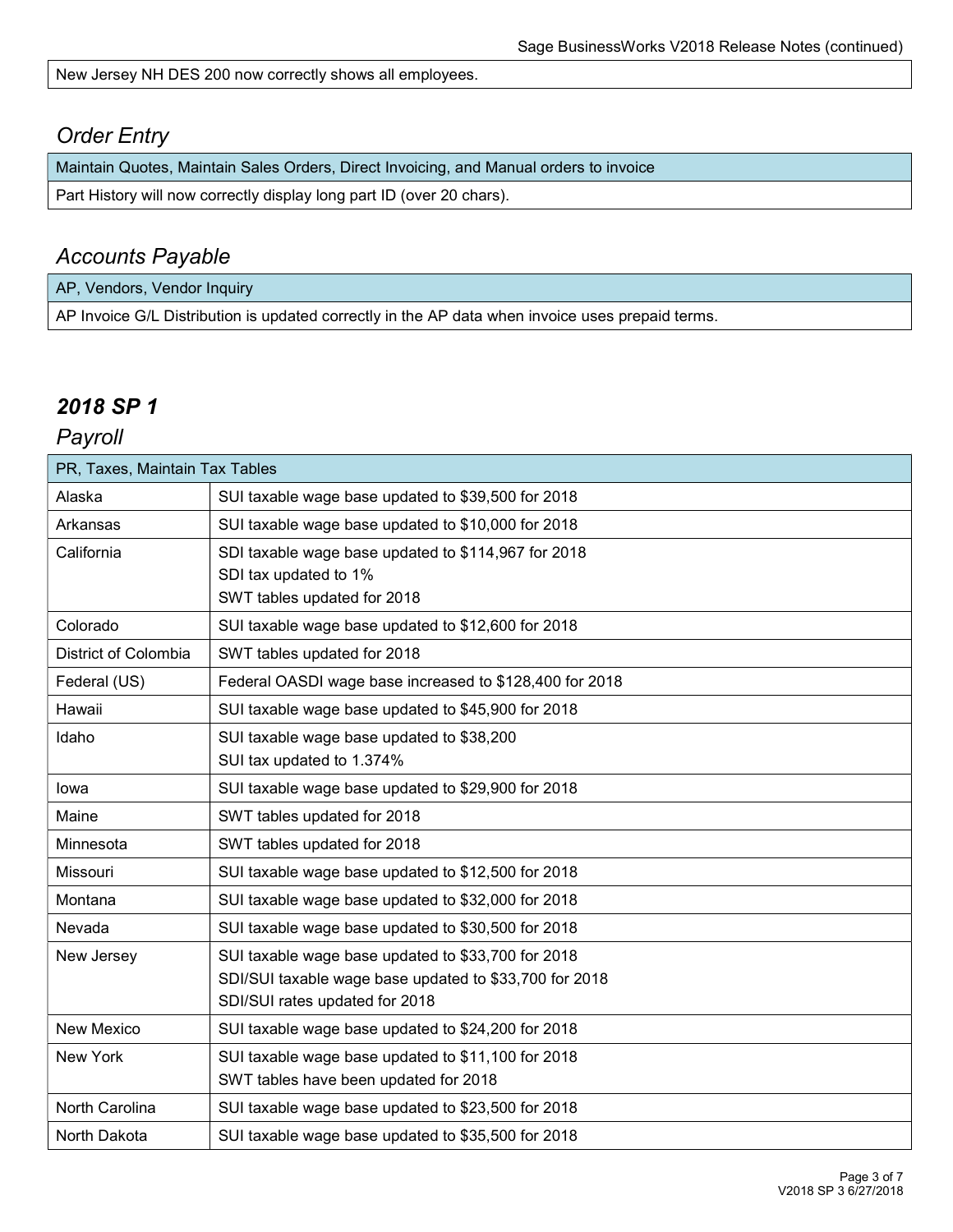| Ohio           | SUI taxable wage base updated to \$9,500 for 2018                                        |
|----------------|------------------------------------------------------------------------------------------|
| Oklahoma       | SUI taxable wage base updated to \$17,600 for 2018                                       |
| Oregon         | SUI taxable wage base updated to \$39,300 for 2018                                       |
| Pennsylvania   | SUI taxable wage base updated to \$10,000 for 2018<br>SUI employee rate updated for 2018 |
| Rhode Island   | SUI taxable wage base updated to \$23,000 for 2018                                       |
| South Carolina | SWT tables updated for 2018                                                              |
| Utah           | SUI taxable wage base updated to \$34,300 for 2018                                       |
| Vermont        | SUI taxable wage base updated to \$17,600 for 2018                                       |
| Washington     | SUI taxable wage base updated to \$47,300 for 2018                                       |
| Wyoming        | SUI taxable wage base updated to \$24,700 for 2018                                       |
|                |                                                                                          |

#### PR, Taxes, Print 941

941 Line 2 and 5C and W-2 Box 1 are now populated based on actual check records instead of the employee EXEMPT taxable status in Maintain Employees. Tips are not added to taxable pays, so if employee has tips, and has changed exempt status during the year, the tip amounts must be reviewed and adjusted manually by the user in the 941 and W2 Preparer grid.

#### PR, Taxes, Print State Tax Report

PA Act 32 Quarterly Report is now using employee state taxable wages.

### Accounts Receivable / Order Entry

#### AR, Reports, Sales Tax Report

The AR Sales Tax report now displays the correct adjustment amounts when an "exempt" sales tax has been used in an invoice and returned.

### Accounts Payable

#### AP, Transfer, Import

Duplicate A/P invoices no longer allowed to import when 'allow duplicates' is not selected.

#### AP, Checks, Invoice Selection

An invoice on hold that was selected for payment is now the only invoice released from hold.

### General Ledger

#### GL, Reports, Trial Balance

Summarized Journal Trial Balance - Detailed exported to Excel no longer changes the date one day forward.

### System Manager

Emailing forms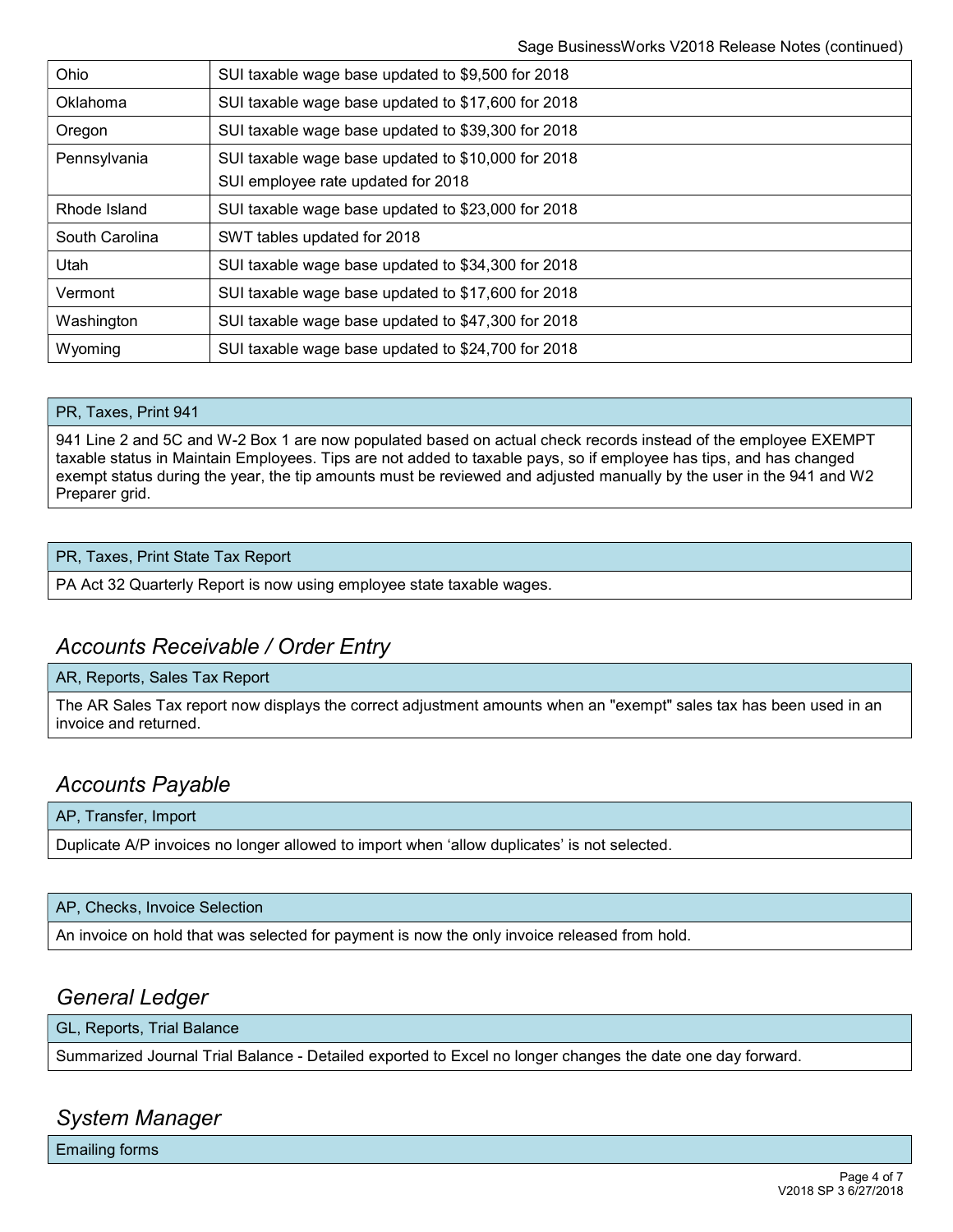Forms emailed through Sage BusinessWorks are no longer compressed, this was done to resolve the issue with certain emails being received blank or partially blank.

# 2018

### Payroll

| Taxes - Maintain Tax Tables |                                                                                                                                                                                                                                    |  |
|-----------------------------|------------------------------------------------------------------------------------------------------------------------------------------------------------------------------------------------------------------------------------|--|
| Idaho                       | SWT tables updated effective July 1, 2017.                                                                                                                                                                                         |  |
| <b>Illinois</b>             | SWT table changes effective July 1,2017. User will have to manually modify any employees that<br>currently have a "Married" status and will be filing jointly with an income greater than 500,000.00 to<br>"Married joint > 500K." |  |
| Indiana                     | SWT tax rate reduced to .0232 effective January 1, 2017.                                                                                                                                                                           |  |
| Kansas                      | SWT tables have been updated effective January 1, 2017 (retroactive with catch-up).                                                                                                                                                |  |

#### PR, Utilities, Maintain Deductions

Deduction for a percent of hourly rate after a set limit is now available. The method drop box now includes "Percent of base hourly pay (exempt)" to allow for this calculation.

#### PR, Transfer, Create Direct Deposit File

To be ACH compatible an unbalanced direct deposit will now include the Service Class Code of 220 in the Company Batch Header Record.

#### PR, Utilities, Maintain Payroll Parameters

Option has been added to "Restrict accrual" to a set max accrual per year for vacation and sick time. When the option is selected sick/vacation time will no longer calculate if the max accrual per year has been reached.

#### PR, Taxes, Print W-2

Options have been added to allow for a default Kind of Payer selection on a company (PR, Utilities, Maintain Payroll Parameters) or an individual employee (PR, Employees, Maintain Employees, Status) basis. Selecting the appropriate option will populate the 943 with the correct 941 filer option. By default, 941 filer (company) and regular (employee) will be selected. This change can also be made globally on each employee by using PR, Employees, Employee Global Change.

#### PR, Reports, Employee Reports, History

The year has now been included in all four history reports.

#### PR, Processing, Print Payroll Checks

Full Social Security number will now print on the payroll check stub if the option for Employee SS# on stubs is selected under PR, Utilities, Maintain Payroll Parameters, Checks.

#### PR, Processing, Time Card Entry

Standard Pay Rate now correctly updates in PR, Processing, Time Card Entry.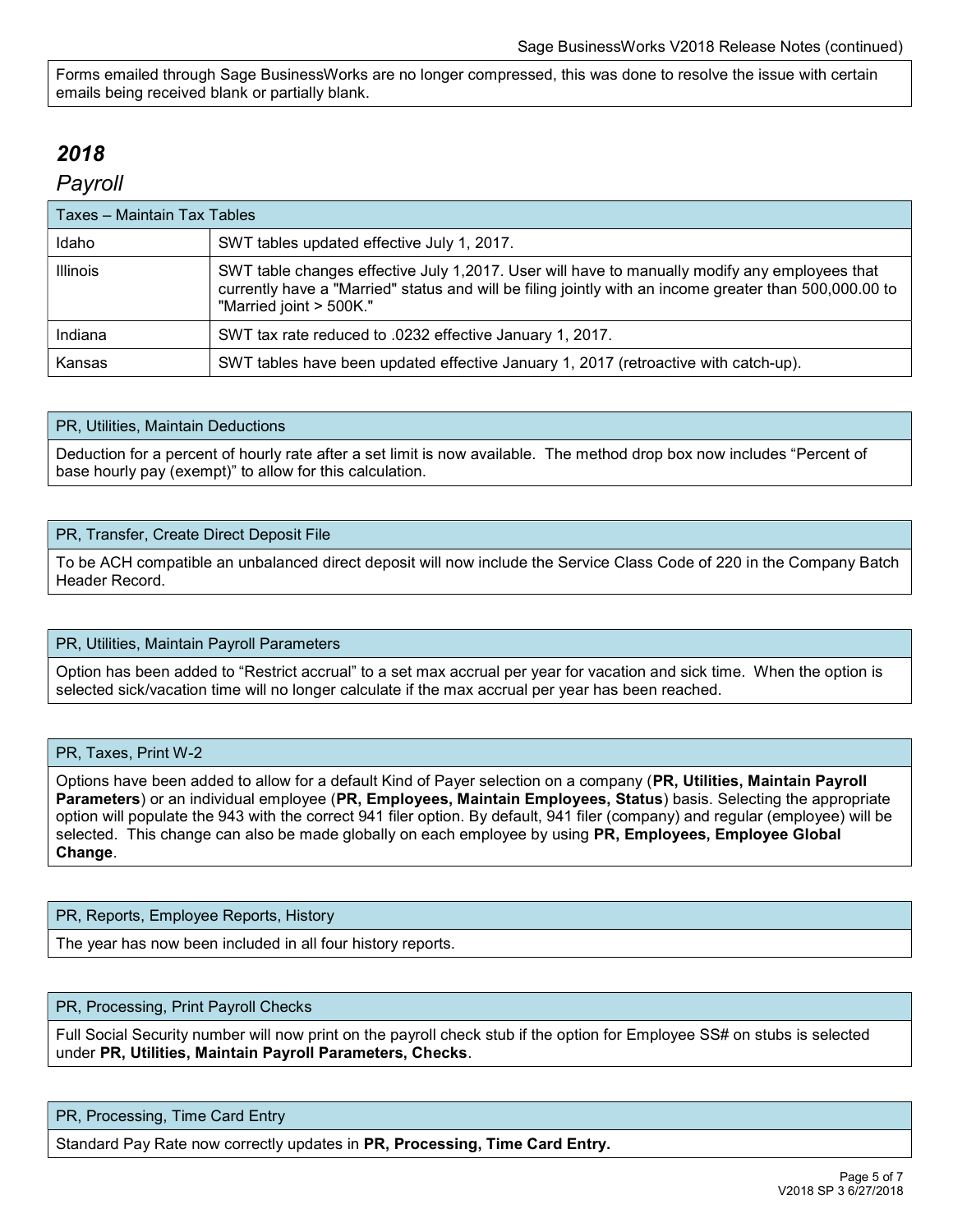#### PR, Employees, Maintain Employees

Date of Birth field has now been added to Maintain Employees. The field is available to be added to reports and exported through custom exports. This field cannot be sent over to Aatrix for tax report filing at this time.

#### PR, Taxes, Print State Tax Reports

North Dakota Form 41263 no longer includes SUI exempt employees in the Total Gross Wages.

### Inventory Control

IC, Utilities, Maintain IC Parameters

Model part no longer disappears in IC Parameters when the model part is renamed. If the model part is deleted from Maintain Parts, the part will be cleared from the Model Part field in IC Parameters.

#### IC, Purchasing, Maintain Purchase Orders

A parameter has been added under IC, Utilities, Maintain PO Preferences to "Allow reprint of purchase orders". This option will be selected as default and affects Automatic Purchase Orders, Maintain Purchase Orders, Purchase Order Inquiry and the Create Purchase Order from Sales Order tasks.

### General Ledger

#### GL, Reports, Trial Balance

A new report XLS Trial Balance – Detailed has been added to GL, Reports, Trial Balance that will allow exporting of all report data, including GL Account numbers, to an Excel data file.

#### GL, Utilities, Create G/L Data Files

Creating GL data files now transfers the Chart of Accounts from another company without error when the Maintain Audit Log option is deselected.

### Accounts Payable / Cash Management

AP, Reports, Check Register / CM, Reports, Check Register / CM, Reports, Cash Account Register

The report option now has a checkbox to "Include payroll checks." The default for this option is checked. If the user DOES NOT have access to Maintain Employees in Payroll, the checkbox will be automatically unchecked and it cannot be edited.

### Accounts Receivable / Order Entry

AR, Transactions, Invoices / OE, Orders, Maintain Sales Orders / OE, Invoices, Direct Invoicing

A new combo box "Default Payment Type" has been added to AR, Utilities, Maintain AR Parameters. The default payment selection affects invoicing and sales orders tasks: AR Invoices, AR Quick Invoices, OE Orders, OE Direct Invoicing, OE orders to invoice and OE select orders to invoice.